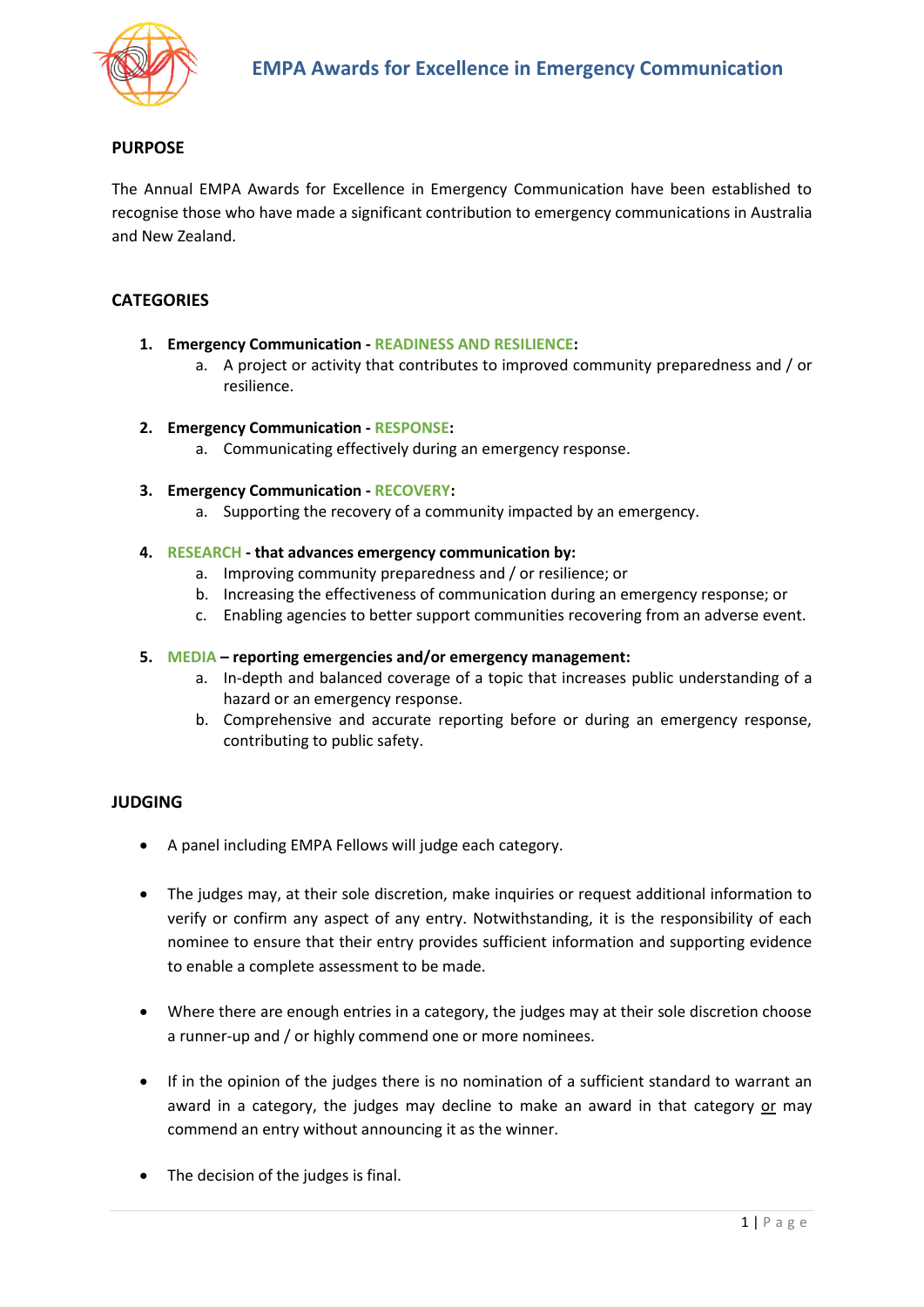# **ENTRY REQUIREMENTS**

Each entry must:

- 1. Be made on the official online entry form *(refer to online link)*
- 2. Provide sufficient information and additional supporting evidence (*up to 5 file attachments*) to clearly explain the intention and scope of the activity or project, and what it achieved.

## **ELIGIBILITY**

The EMPA Awards are open to:

- All who make an active contribution to emergency management in Australia or New Zealand in any capacity, provided that their activity is directly associated with communication / public information.
- Students, tutors or teaching staff in any accredited tertiary institution, whose research is directly related to emergency management in Australia or New Zealand.
- Journalists, including freelancers, who report on hazards and / or emergency responses in Australia or New Zealand.
- Individuals, teams and organisations are all eligible for nomination.
- The project, activity, research or coverage which is the subject of the nomination must be contemporary in nature, e.g. carried out or substantially completed within the previous 12- 24 months, ending:

30 June 2022 (New Zealand) 31 March 2022 (Australia)

• For media, the material must have been published / broadcast within the 12-18 months ending:

> 30 June 2022 (New Zealand) 31 March 2022 (Australia)

NB: Fellows of EMPA are ineligible to be nominated as individuals. Teams which include Fellows, or organisations which employ them, are eligible for nomination.